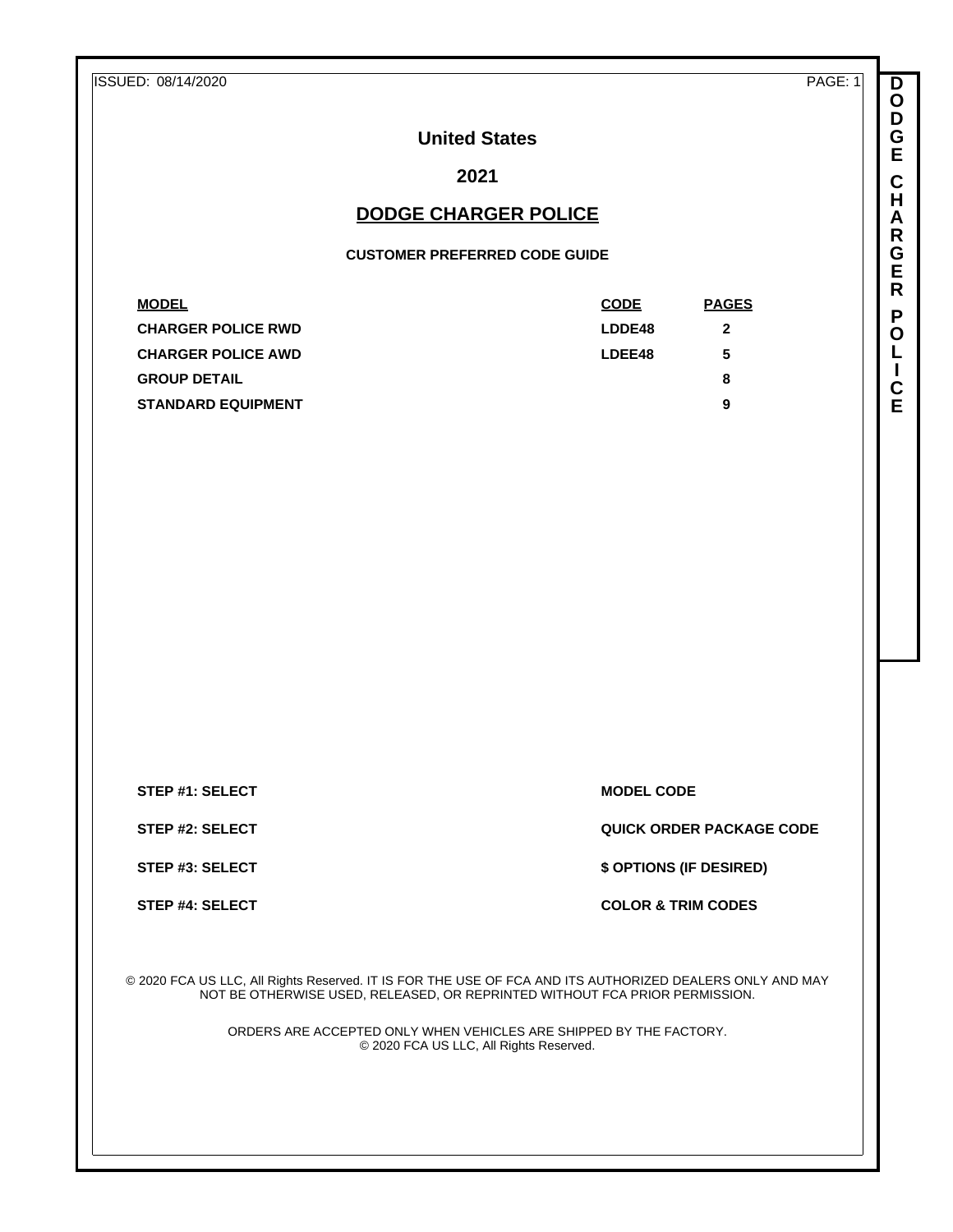| <b>STEP#1</b>             | <b>SELECT - MODEL CODE</b>               |  |                      |              |        |
|---------------------------|------------------------------------------|--|----------------------|--------------|--------|
|                           |                                          |  | <b>SFWP</b>          | <b>SMSRP</b> |        |
| <b>CHARGER POLICE RWD</b> |                                          |  | 34.784               | 35.555       | LDDE48 |
| <b>DESTINATION CHARGE</b> |                                          |  | 1.495<br>1.545 IN HI |              |        |
| STEP#2                    | <b>SELECT - QUICK ORDER PACKAGE CODE</b> |  |                      |              |        |

| <b>POWERTRAIN AVAILABILITY</b>                                                                                                                                |             |              |                           |             |              |                                                                                                     |  |  |
|---------------------------------------------------------------------------------------------------------------------------------------------------------------|-------------|--------------|---------------------------|-------------|--------------|-----------------------------------------------------------------------------------------------------|--|--|
| <b>ENGINE</b>                                                                                                                                                 | <b>SFWP</b> | <b>SMSRP</b> | <b>TRANSMISSION</b>       | <b>SFWP</b> | <b>SMSRP</b> |                                                                                                     |  |  |
| 5.7L V8 HEMI MDS VVT                                                                                                                                          | N/C         | N/C          | 8-SPD AUTO 8HP70          | N/C         | N/C          | 26A                                                                                                 |  |  |
| ENGINE (EZH)                                                                                                                                                  |             |              | <b>TRANSMISSION (DFK)</b> |             |              | The Police Package Includes 2 FOBs standard.<br>Additional FOBs are available with option code GXQ. |  |  |
| <b>PRICE INCLUDES - BASE PRICE, ENGINE/TRANSMISSION AND QUICK ORDER PACKAGE</b><br>(ALSO INCLUDES PACKAGE DISCOUNT WHERE APPLICABLE - ADD DESTINATION CHARGE) |             |              |                           |             |              |                                                                                                     |  |  |
| <b>FACTORY WHOLESALE PRICE \$</b><br>$26 -$<br>34.784                                                                                                         |             |              |                           |             |              |                                                                                                     |  |  |
| MANUFACTURER SUGGESTED RETAIL PRICE \$                                                                                                                        |             |              |                           |             | $26 -$       | 35,555                                                                                              |  |  |

**E - EXTRA COST N/C - NO CHARGE N/A - NOT AVAILABLE P - PACKAGED**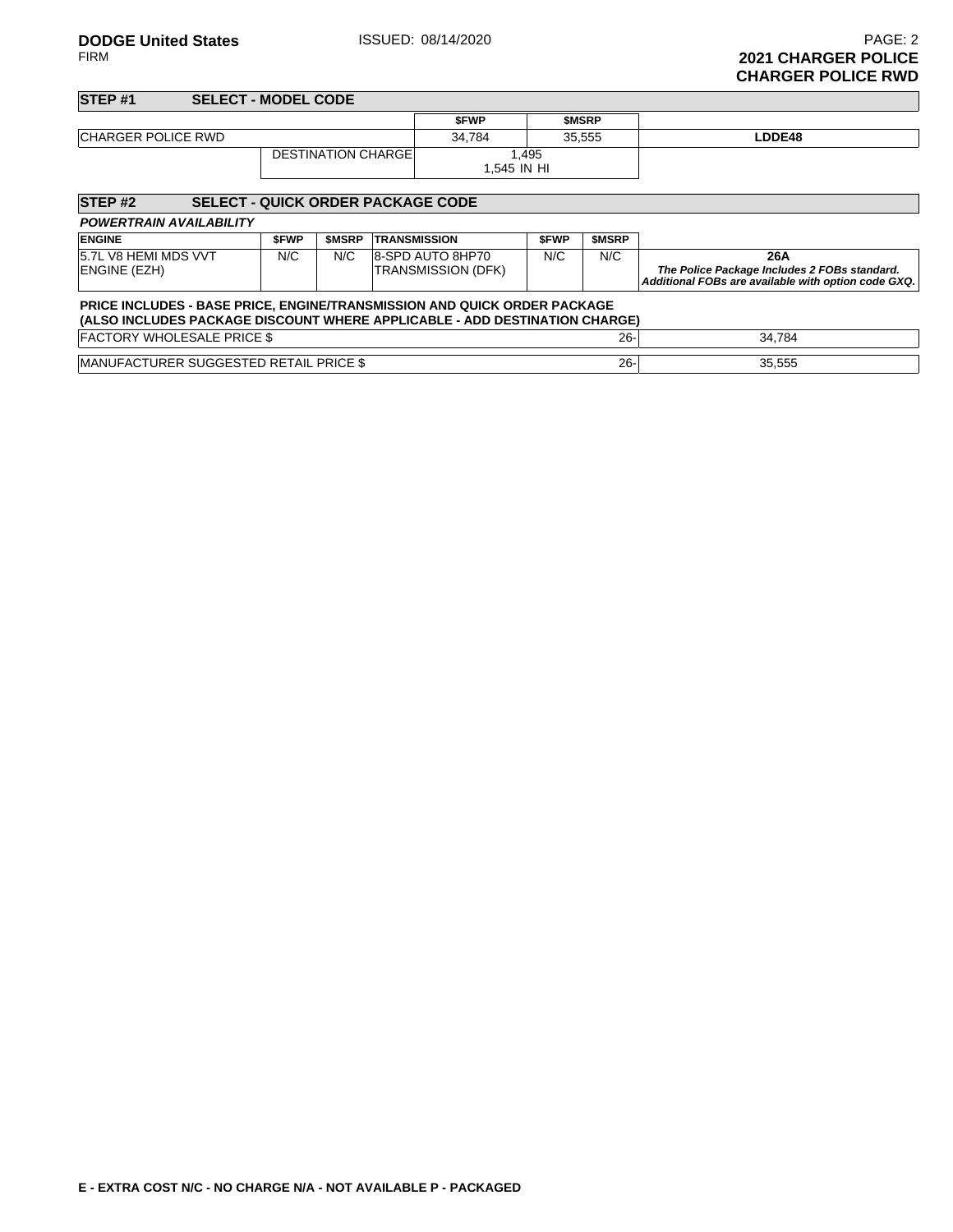### **STEP #3 SELECT - \$ OPTIONS (IF DESIRED)**

| <b>DESCRIPTION</b>                     | <b>SFWP</b> | <b>SMSRP</b> | 2 A        |
|----------------------------------------|-------------|--------------|------------|
| 18" WHEEL COVERS                       | 35          | 40           | W8A        |
| W/AEB                                  | N/C         | N/C          | W8A        |
| 245/55R18 BSW PERFORMANCE TIRES        | 162         | 180          | <b>TYL</b> |
| <b>IDELETE BADGE</b>                   | N/C         | N/C          | <b>MSY</b> |
| <b>Deletes Charger Badge</b>           |             |              |            |
| <b>ENGINE BLOCK HEATER</b>             | 86          | 95           | <b>NHK</b> |
| <b>FLOOR CARPET</b>                    | 113         | 125          | <b>CKD</b> |
| W/AEB<br>N/A W/CK9                     | N/C         | N/C          | CKD        |
| <b>IFRONT LICENSE PLATE BRACKET</b>    | N/C         | N/C          | <b>MDA</b> |
| <b>FRONT READING/MAP LAMPS</b>         | 68          | 75           | LBG        |
| W/AEB                                  | N/C         | N/C          | <b>LBG</b> |
| <b>LED SPOT LAMPS</b>                  | 136         | 150          | LNX        |
| W/LNA<br><b>M/H LNF</b>                | 270         | 300          | <b>LNX</b> |
| <b>IMANUF STATEMENT OF ORIGIN</b>      | N/C         | N/C          | <b>YEP</b> |
| <b>IREAR SHELF SILENCER INSULATION</b> | 35          | 40           | <b>HGC</b> |
| W/AEB                                  | N/C         | N/C          | <b>HGC</b> |

| <b>FLEET ONLY</b>                                                 |       |       |                 |
|-------------------------------------------------------------------|-------|-------|-----------------|
| 130 MPH MAXIMUM SPEED CALIBRATION                                 | N/C   | N/C   | JJ <sub>5</sub> |
| ADDITIONAL NON-KEY ALIKE FOBS                                     | 136   | 150   | GXQ             |
| N/A W/GXA; N/A W/GXE; N/A W/GXF; N/A<br>W/GXG                     |       |       |                 |
| Includes 6 key fobs                                               |       |       |                 |
| <b>BLACK LEFT SPOT LAMP</b>                                       | 189   | 210   | LNF             |
| <b>CONVENIENCE GROUP I</b>                                        | 432   | 480   | <b>AHM</b>      |
| DEACTIVATE REAR DOORS/WINDOWS                                     | 68    | 75    | CW <sub>6</sub> |
| <b>DELETE CARPET</b>                                              | N/C   | N/C   | CK <sub>9</sub> |
| <b>M/H AEB</b>                                                    |       |       |                 |
| <b>DELETE SPARE TIRE</b>                                          | (90)  | (100) | <b>TBF</b>      |
| <b>Includes Tire Service Kit</b>                                  |       |       |                 |
| DOOR/WINDOW ACTIVATION KIT                                        | 90    | 100   | CW <sub>7</sub> |
| <b>DRIVE SIDE BALLISTIC DOOR PANEL</b>                            | 2,116 | 2.350 | <b>XDV</b>      |
| <b>ENTIRE FLEET ALIKE KEY (FREQ 1)</b>                            | 125   | 140   | <b>GXF</b>      |
| <b>ENTIRE FLEET ALIKE KEY (FREQ 2)</b>                            | 125   | 140   | <b>GXA</b>      |
| <b>ENTIRE FLEET ALIKE KEY (FREQ 3)</b>                            | 125   | 140   | <b>GXE</b>      |
| <b>ENTIRE FLEET ALIKE KEY (FREQ 4)</b>                            | 125   | 140   | GXG             |
| <b>EQUIPMENT MOUNTING BRACKET</b>                                 | 90    | 100   | <b>XFX</b>      |
| N/A W/AEB; N/A W/CUG                                              |       |       |                 |
| <b>FLEET SAFETY GROUP</b>                                         | 316   | 350   | <b>AWC</b>      |
| <b>FULL SPARE TIRE RELOCATION</b><br><b>BRACKET</b>               | 130   | 145   | <b>TBH</b>      |
| M/H TBW; N/A W/TBF                                                |       |       |                 |
| <b>HD CLOTH BUCKET SEATS W/VINYL</b><br><b>REAR</b>               | 108   | 120   | $*$ X5          |
| <b>INTEGRATED DISPLAY PACKAGE</b>                                 | 2.015 | 2,240 | AV2             |
| AV2 MH CUF included in AEB; Apple Carplay<br>and Android Auto n/a |       |       |                 |
| <b>IMATCHING RIGHT SPOT LAMP</b>                                  | 189   | 210   | <b>LNA</b>      |
| <b>M/H LNF</b>                                                    |       |       |                 |
| <b>MAX FLOW PACKAGE</b>                                           | 136   | 150   | AYJ             |
| <b>PASSENGER SIDE BALLISTIC DOOR</b><br><b>PANEL</b>              | 2,116 | 2,350 | <b>XDG</b>      |
| <b>PATROL PACKAGE BASE PREP</b>                                   | 1,800 | 2,000 | <b>AYE</b>      |
| <b>ONLY 1: AYE OR AYW</b>                                         |       |       |                 |
| includes package AYW content                                      |       |       |                 |
| PATROL PACKAGE WIRING PREP<br><b>PACKAGE</b>                      | 1,036 | 1,150 | <b>AYW</b>      |
| <b>ONLY 1: AYE OR AYW</b>                                         |       |       |                 |
| <b>POLICE FLOOR CONSOLE</b>                                       | 676   | 750   | <b>CUG</b>      |
| N/A W/AV2                                                         |       |       |                 |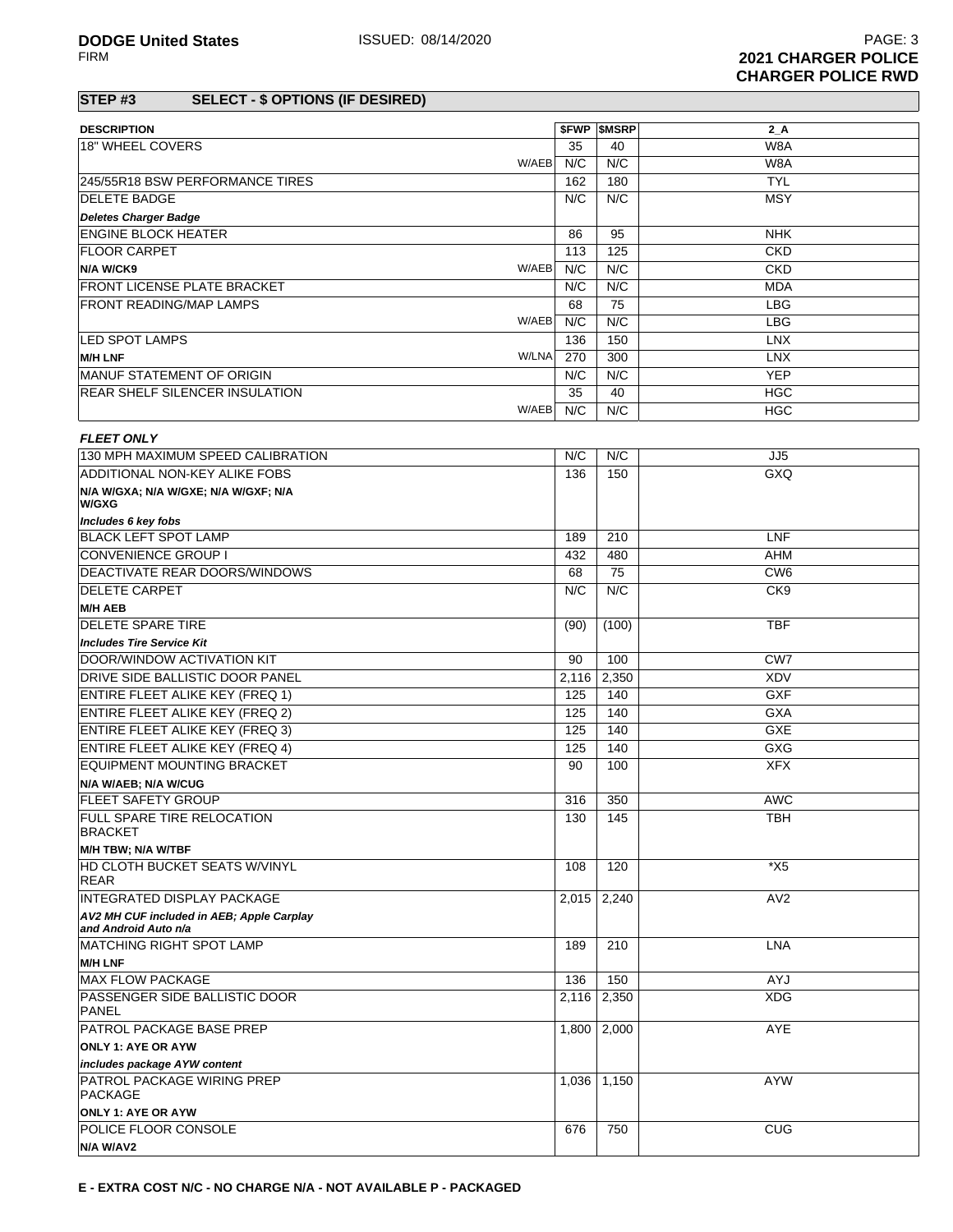| <b>DESCRIPTION</b>                                 |     | <b><i>SFWP SMSRP</i></b> | $2_A$      |
|----------------------------------------------------|-----|--------------------------|------------|
| <b>FLEET ONLY</b>                                  |     |                          |            |
| <b>POWER HEATED MIRRORS W/MAN</b><br><b>F/AWAY</b> | 55  | 60                       | <b>GUK</b> |
| Included w/AEB and w/AWC                           |     |                          |            |
| <b>ISECURITY ALARM</b>                             | 136 | 150                      | LSA        |
| <b>STEEL SEAT BACK PANEL INSERTS</b>               | 121 | 135                      | <b>CBT</b> |
| <b>STREET APPEARANCE GROUP</b>                     | 338 | 375                      | AEB        |

#### **STEP #4 SELECT - COLOR & TRIM CODES**

| <b>COLOR/TRIM</b>                                                     |     | <b>SFWP SMSRP</b> | <b>BLACK</b> |
|-----------------------------------------------------------------------|-----|-------------------|--------------|
| <b>HD CLOTH BUCKET &amp; REAR BENCH SEATS</b><br>(S)                  | N/C | N/C               | C8X9         |
| W/2<br><b>HD CLOTH BUCKET SEATS W/VINYL REAR</b><br><b>FLEET ONLY</b> | 108 | 120               | X5X9         |

### **MONOTONE PAINT - APA PRIMARY COLOR**

| PRIMART CULUR                     |     |     |                 |
|-----------------------------------|-----|-----|-----------------|
| BRIGHT SILVER METALLIC CLEAR COAT | N/C | N/C | PS <sub>2</sub> |
| Hang on parts are black           |     |     |                 |
| ELECTRIC BLUE PEARL COAT          | 450 | 500 | PB <sub>5</sub> |
| Hang on parts are black           |     |     |                 |
| <b>F8 GREEN</b>                   | N/C | N/C | <b>PFQ</b>      |
| <b>FROSTBITE</b>                  | N/C | N/C | <b>PCA</b>      |
| <b>GO MANGO</b>                   | N/C | N/C | <b>PVP</b>      |
| <b>GRANITE PEARL COAT</b>         | N/C | N/C | PAU             |
| <b>HELLRAISIN</b>                 | N/C | N/C | <b>PCD</b>      |
| <b>INDIGO BLUE</b>                | N/C | N/C | <b>PBM</b>      |
| <b>MICHIGAN STATE POLICE BLUE</b> | 450 | 500 | P79             |
| Hang on parts are black           |     |     |                 |
| MIDNIGHT BLUE PEARL COAT          | 450 | 500 | PB <sub>8</sub> |
| Hang on parts are black           |     |     |                 |
| <b>OCTANE RED PEARL COAT</b>      | N/C | N/C | <b>PRV</b>      |
| <b>PITCH BLACK CLEAR COAT</b>     | N/C | N/C | PX8             |
| <b>RANGER CLEAR COAT</b>          | 450 | 500 | P82             |
| Hang on parts are black           |     |     |                 |
| <b>SHERIFF'S TAN</b>              | 450 | 500 | P76             |
| Hang on parts are black           |     |     |                 |
| <b>SINAMON STICK</b>              | N/C | N/C | PEC             |
| <b>SMOKE SHOW</b>                 | N/C | N/C | PAE             |
| <b>TORRED CLEAR COAT</b>          | N/C | N/C | PR <sub>3</sub> |
| <b>TRIPLE NICKEL CLEAR COAT</b>   | N/C | N/C | <b>PSE</b>      |
| <b>WHITE GOLD CLEAR COAT</b>      | 450 | 500 | <b>PWL</b>      |
| Hang on parts are black           |     |     |                 |
| <b>WHITE KNUCKLE CLEAR COAT</b>   | N/C | N/C | PW7             |
| <b>Bright White</b>               |     |     |                 |
|                                   |     |     |                 |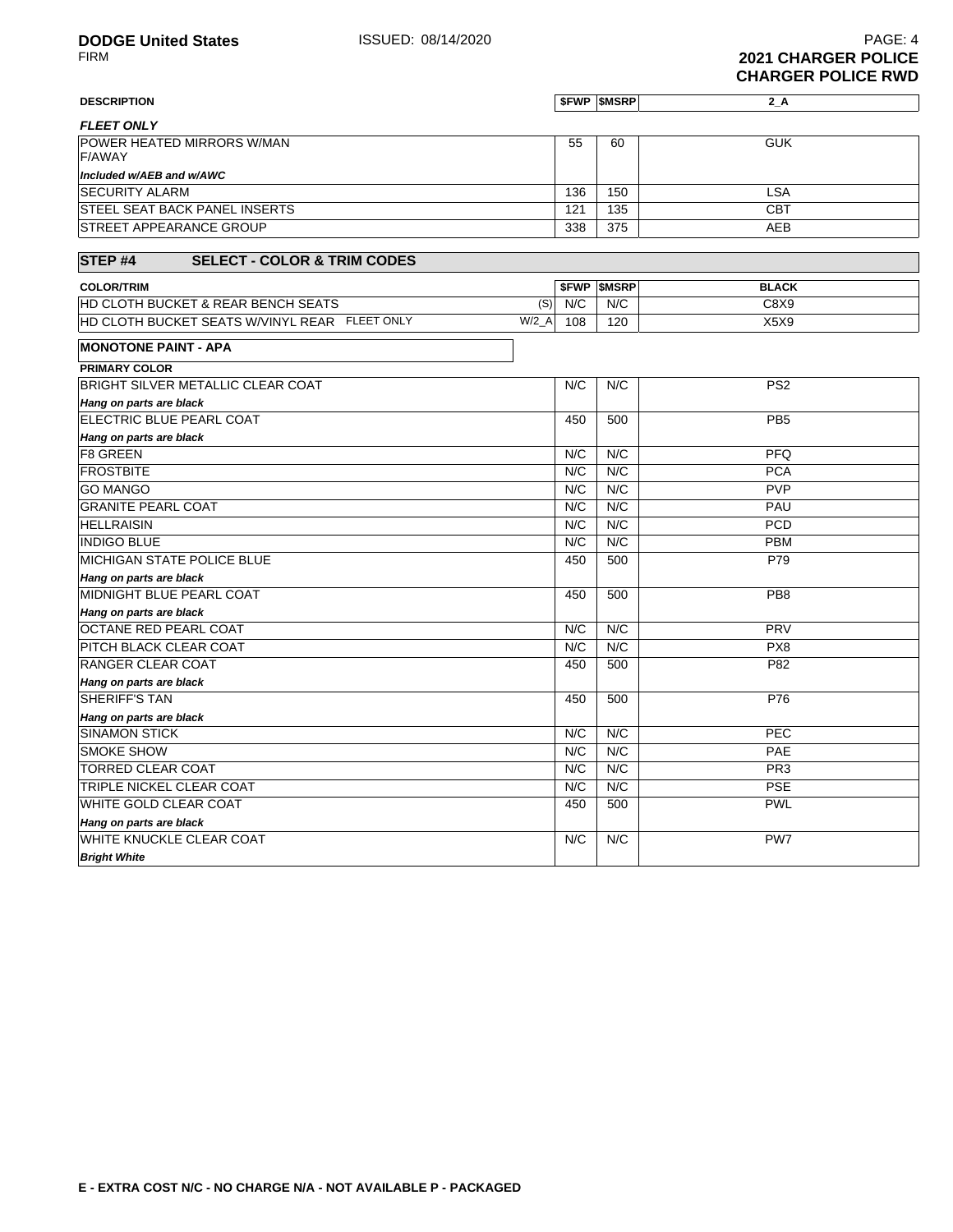**DODGE United States ISSUED: 08/14/2020 PAGE: 5**<br>FIRM **2021 CHARGER POLICE 2021 CHARGER POLICE CHARGER POLICE AWD**

#### **STEP #1 SELECT - MODEL CODE \$FWP \$MSRP CHARGER POLICE AWD** 36,969 37,855 **LDEE48** DESTINATION CHARGE 1,495 1,545 IN HI

| STEP <sub>#2</sub><br><b>SELECT - QUICK ORDER PACKAGE CODE</b>                                                                                                |             |              |                                        |             |              |                                                                                                                     |  |  |
|---------------------------------------------------------------------------------------------------------------------------------------------------------------|-------------|--------------|----------------------------------------|-------------|--------------|---------------------------------------------------------------------------------------------------------------------|--|--|
| <b>POWERTRAIN AVAILABILITY</b>                                                                                                                                |             |              |                                        |             |              |                                                                                                                     |  |  |
| <b>ENGINE</b>                                                                                                                                                 | <b>SFWP</b> | <b>SMSRP</b> | <b>TRANSMISSION</b>                    | <b>SFWP</b> | <b>SMSRP</b> |                                                                                                                     |  |  |
| 3.6L V6 24V VVT ENGINE<br>(ERB)                                                                                                                               | N/C         | N/C          | 8-SPD AUTO 850RE<br>TRANS (MAKE) (DFT) | N/C         | N/C          | 28A<br>The Police Package Includes 2 FOBs standard.<br>Additional FOBs are available with option sales code<br>GXQ. |  |  |
| <b>PRICE INCLUDES - BASE PRICE, ENGINE/TRANSMISSION AND QUICK ORDER PACKAGE</b><br>(ALSO INCLUDES PACKAGE DISCOUNT WHERE APPLICABLE - ADD DESTINATION CHARGE) |             |              |                                        |             |              |                                                                                                                     |  |  |
| <b>FACTORY WHOLESALE PRICE \$</b>                                                                                                                             |             |              |                                        |             | $28 -$       | 36.969                                                                                                              |  |  |
| MANUFACTURER SUGGESTED RETAIL PRICE \$                                                                                                                        |             |              |                                        |             | $28 -$       | 37,855                                                                                                              |  |  |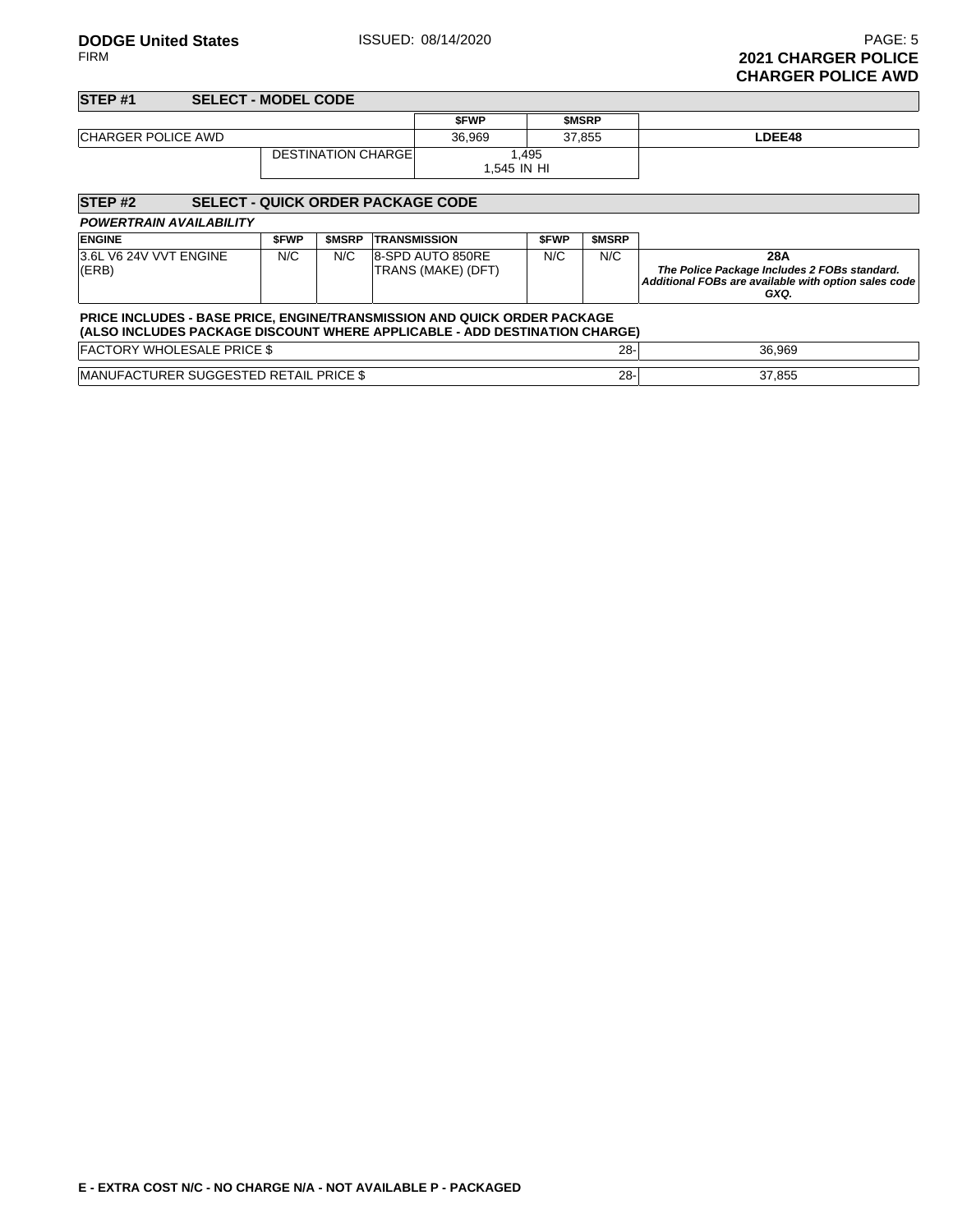### **STEP #3 SELECT - \$ OPTIONS (IF DESIRED)**

| <b>DESCRIPTION</b>                        |       | <b><i>SFWP SMSRP</i></b> | $2_A$                   |
|-------------------------------------------|-------|--------------------------|-------------------------|
| 18" WHEEL COVERS                          | 35    | 40                       | W8B                     |
| W/AEB                                     | N/C   | N/C                      | W8B                     |
| 245/55R18 BSW PERFORMANCE TIRES           | 162   | 180                      | <b>TYL</b>              |
| <b>DELETE BADGE</b>                       | N/C   | N/C                      | <b>MSY</b>              |
|                                           |       |                          |                         |
| <b>Deletes Charger Badge</b>              |       |                          |                         |
| <b>ENGINE BLOCK HEATER</b>                | 86    | 95                       | <b>NHK</b>              |
| <b>FLOOR CARPET</b>                       | 113   | 125                      | <b>CKD</b>              |
| W/AEB                                     | N/C   | N/C                      | <b>CKD</b>              |
| FRONT LICENSE PLATE BRACKET               | N/C   | N/C                      | <b>MDA</b>              |
| <b>FRONT READING/MAP LAMPS</b>            | 68    | 75                       | <b>LBG</b>              |
| W/AEB                                     | N/C   | N/C                      | <b>LBG</b>              |
| <b>LED SPOT LAMPS</b>                     | 136   | 150                      | <b>LNX</b>              |
| W/LNA<br><b>M/H LNF</b>                   | 270   | 300                      | <b>LNX</b>              |
| MANUF STATEMENT OF ORIGIN                 | N/C   | N/C                      | <b>YEP</b>              |
| <b>REAR SHELF SILENCER INSULATION</b>     | 35    | 40                       | <b>HGC</b>              |
| W/AEB                                     | N/C   | N/C                      | <b>HGC</b>              |
|                                           |       |                          |                         |
| <b>FLEET ONLY</b>                         |       |                          |                         |
| 130 MPH MAXIMUM SPEED CALIBRATION         | N/C   | N/C                      | JJ <sub>5</sub>         |
| ADDITIONAL NON-KEY ALIKE FOBS             | 136   | 150                      | <b>GXQ</b>              |
| N/A W/GXA; N/A W/GXE; N/A W/GXF; N/A      |       |                          |                         |
| W/GXG                                     |       |                          |                         |
| <b>BLACK LEFT SPOT LAMP</b>               | 189   | 210                      | <b>LNF</b>              |
| CONVENIENCE GROUP I                       | 432   | 480                      | AHM                     |
| DEACTIVATE REAR DOORS/WINDOWS             | 68    | 75                       | CW <sub>6</sub>         |
| DELETE CARPET                             | N/C   | N/C                      | CK <sub>9</sub>         |
| <b>M/H AEB</b>                            |       |                          |                         |
| <b>DELETE SPARE TIRE</b>                  | (90)  | (100)                    | <b>TBF</b>              |
| DOOR/WINDOW ACTIVATION KIT                | 90    | 100                      | CW <sub>7</sub>         |
| <b>DRIVE SIDE BALLISTIC DOOR PANEL</b>    | 2,116 | 2,350                    | <b>XDV</b>              |
| <b>ENTIRE FLEET ALIKE KEY (FREQ 1)</b>    | 125   | 140                      | <b>GXF</b>              |
| <b>ENTIRE FLEET ALIKE KEY (FREQ 2)</b>    | 125   | 140                      | <b>GXA</b>              |
| <b>ENTIRE FLEET ALIKE KEY (FREQ 3)</b>    | 125   | 140                      | GXE                     |
| <b>ENTIRE FLEET ALIKE KEY (FREQ 4)</b>    | 125   | 140                      | GXG                     |
| <b>EQUIPMENT MOUNTING BRACKET</b>         | 90    | 100                      | <b>XFX</b>              |
| N/A W/AEB; N/A W/CUG                      |       |                          |                         |
| <b>FLEET SAFETY GROUP</b>                 | 316   | 350                      | <b>AWC</b>              |
| <b>FULL SPARE TIRE RELOCATION</b>         | 130   | 145                      | <b>TBH</b>              |
| BRACKET                                   |       |                          |                         |
| M/H TBW; N/A W/TBF                        |       |                          |                         |
| HD CLOTH BUCKET SEATS W/VINYL             | 108   | 120                      | $\overline{\text{X}}$ 5 |
| <b>REAR</b>                               |       |                          |                         |
| <b>INTEGRATED DISPLAY PACKAGE</b>         | 2,015 | 2,240                    | AV <sub>2</sub>         |
| AV2 MH CUF included in AEB; Apple Carplay |       |                          |                         |
| and Android Auto n/a                      |       |                          |                         |
| MATCHING RIGHT SPOT LAMP                  | 189   | 210                      | <b>LNA</b>              |
| <b>M/H LNF</b>                            |       |                          |                         |
| <b>MAX FLOW PACKAGE</b>                   | 136   | 150                      | AYJ                     |
| PASSENGER SIDE BALLISTIC DOOR             | 2,116 | 2,350                    | <b>XDG</b>              |
| PANEL                                     |       |                          |                         |
| PATROL PACKAGE BASE PREP                  | 1,800 | 2,000                    | AYE                     |
| <b>ONLY 1: AYE OR AYW</b>                 |       |                          |                         |
| includes package AYW content              |       |                          |                         |
| <b>PATROL PACKAGE WIRING PREP</b>         | 1,036 | 1,150                    | <b>AYW</b>              |
| <b>PACKAGE</b>                            |       |                          |                         |
| <b>ONLY 1: AYE OR AYW</b>                 |       |                          |                         |
| POLICE FLOOR CONSOLE                      | 676   | 750                      | <b>CUG</b>              |
| N/A W/AV2                                 |       |                          |                         |
| POWER HEATED MIRRORS W/MAN                | 55    | 60                       | <b>GUK</b>              |
| <b>F/AWAY</b>                             |       |                          |                         |

**E - EXTRA COST N/C - NO CHARGE N/A - NOT AVAILABLE P - PACKAGED**

SECURITY ALARM LSA NEWSLET CONTROL CONTROL CONTROL CONTROL CONTROL CONTROL CONTROL CONTROL CONTROL CONTROL CONTROL CONTROL CONTROL CONTROL CONTROL CONTROL CONTROL CONTROL CONTROL CONTROL CONTROL CONTROL CONTROL CONTROL CON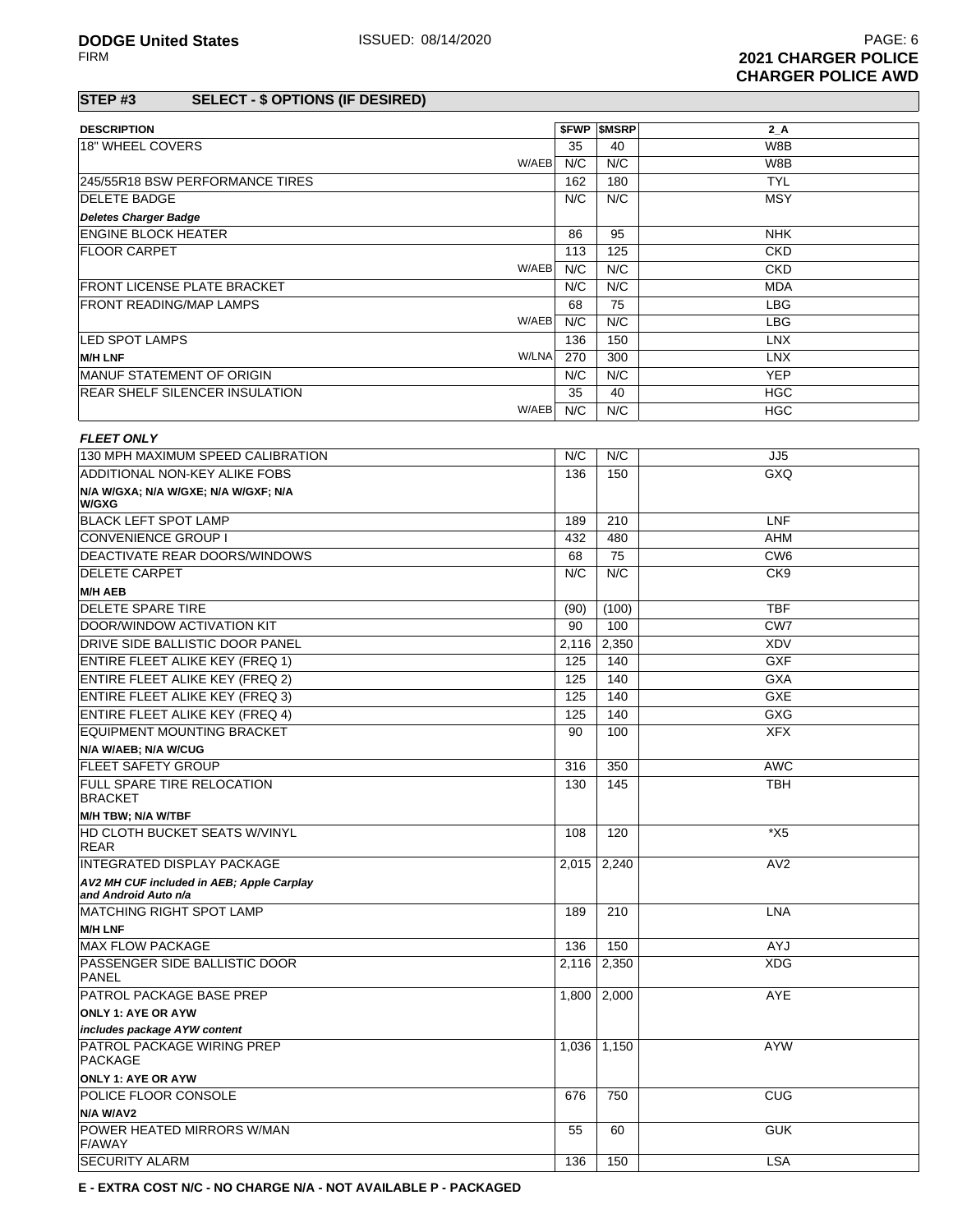## **DESCRIPTION \$FWP \$MSRP 2\_A**

| <b>FLEET ONLY</b>                         |     |     |     |
|-------------------------------------------|-----|-----|-----|
| . SEAT BACK PANEL INSERTS<br><b>STEEL</b> | 121 | 135 | CBT |
| <b>ISTREET APPEARANCE GROUP</b>           | 338 | 375 | AEB |

### **STEP #4 SELECT - COLOR & TRIM CODES**

| <b>COLOR/TRIM</b>                                                     |     | <b>SFWP SMSRP</b> | <b>BLACK</b> |
|-----------------------------------------------------------------------|-----|-------------------|--------------|
| (S)<br><b>IHD CLOTH BUCKET &amp; REAR BENCH SEATS</b>                 | N/C | N/C               | C8X9         |
| W/2<br><b>HD CLOTH BUCKET SEATS W/VINYL REAR</b><br><b>FLEET ONLY</b> | 108 | 120               | X5X9         |

# **MONOTONE PAINT - APA**

| <b>PRIMARY COLOR</b>                     |     |     |                 |
|------------------------------------------|-----|-----|-----------------|
| <b>BRIGHT SILVER METALLIC CLEAR COAT</b> | N/C | N/C | PS <sub>2</sub> |
| Hang on parts are black                  |     |     |                 |
| ELECTRIC BLUE PEARL COAT                 | 450 | 500 | PB <sub>5</sub> |
| Hang on parts are black                  |     |     |                 |
| <b>F8 GREEN</b>                          | N/C | N/C | <b>PFQ</b>      |
| <b>FROSTBITE</b>                         | N/C | N/C | <b>PCA</b>      |
| <b>GO MANGO</b>                          | N/C | N/C | <b>PVP</b>      |
| <b>GRANITE PEARL COAT</b>                | N/C | N/C | PAU             |
| <b>HELLRAISIN</b>                        | N/C | N/C | <b>PCD</b>      |
| <b>INDIGO BLUE</b>                       | N/C | N/C | <b>PBM</b>      |
| <b>MICHIGAN STATE POLICE BLUE</b>        | 450 | 500 | P79             |
| Hang on parts are black                  |     |     |                 |
| MIDNIGHT BLUE PEARL COAT                 | 450 | 500 | PB <sub>8</sub> |
| Hang on parts are black                  |     |     |                 |
| <b>OCTANE RED PEARL COAT</b>             | N/C | N/C | PRV             |
| <b>PITCH BLACK CLEAR COAT</b>            | N/C | N/C | PX <sub>8</sub> |
| <b>RANGER CLEAR COAT</b>                 | 450 | 500 | P82             |
| Hang on parts are black                  |     |     |                 |
| <b>SHERIFF'S TAN</b>                     | 450 | 500 | P76             |
| Hang on parts are black                  |     |     |                 |
| <b>SINAMON STICK</b>                     | N/C | N/C | <b>PEC</b>      |
| <b>SMOKE SHOW</b>                        | N/C | N/C | <b>PAE</b>      |
| <b>TORRED CLEAR COAT</b>                 | N/C | N/C | PR <sub>3</sub> |
| <b>TRIPLE NICKEL CLEAR COAT</b>          | N/C | N/C | <b>PSE</b>      |
| <b>WHITE GOLD CLEAR COAT</b>             | 450 | 500 | <b>PWL</b>      |
| Hang on parts are black                  |     |     |                 |
| <b>WHITE KNUCKLE CLEAR COAT</b>          | N/C | N/C | PW7             |
|                                          |     |     |                 |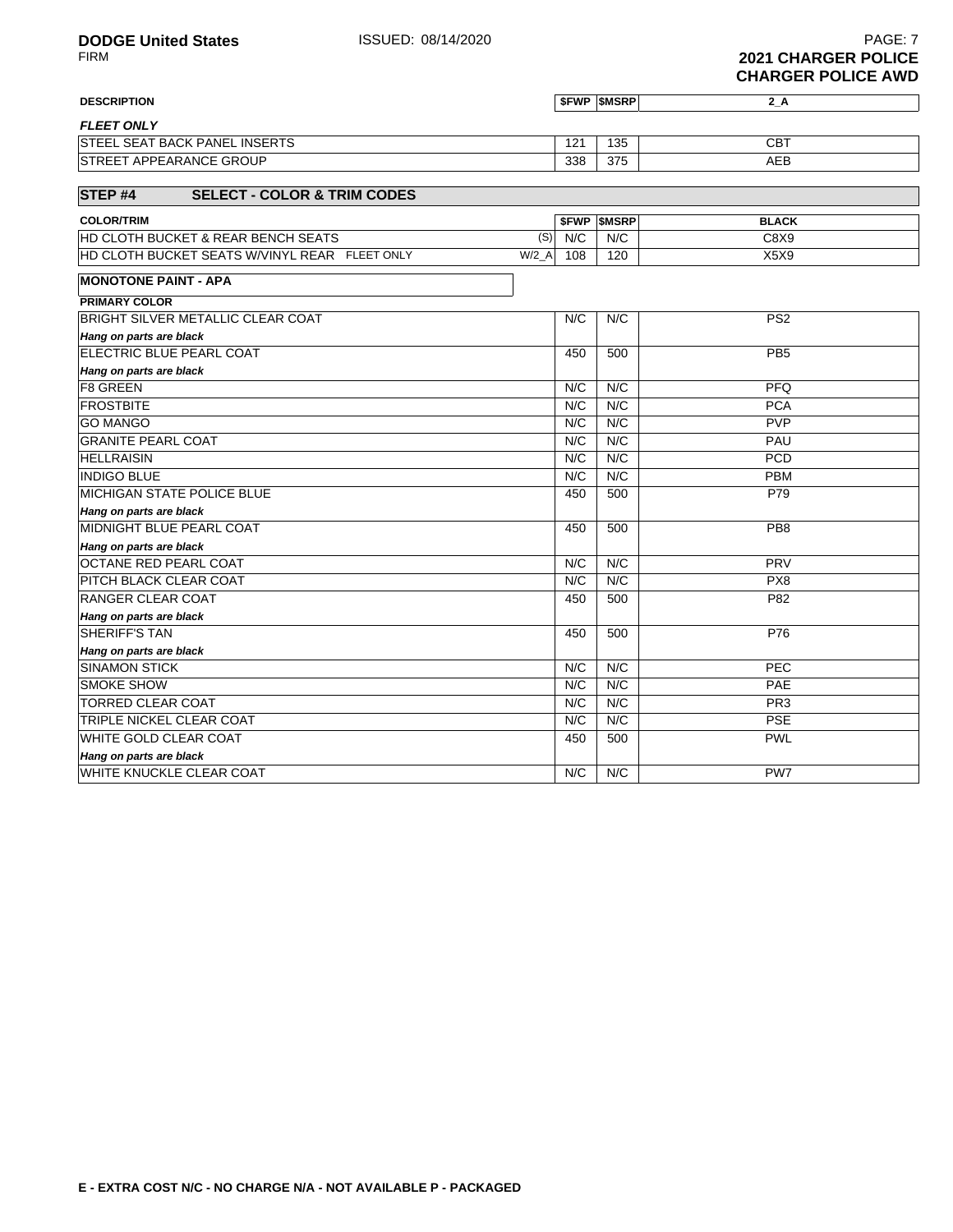#### **GROUP DETAIL D D E 4 8 L D E E 4 8 \*X5 HD CLOTH BUCKET SEATS W/VINYL REAR E E • POWER 6-WAY DRIVER SEAT (JPS) AEB STREET APPEARANCE GROUP E E • 18" WHEEL COVERS (W8A)** ■ **• 18" WHEEL COVERS (W8B)** ■ **• DUAL REMOTE USB PORT - CHARGE ONLY (RS4)** ■ ■ **• EXTERIOR MIRRORS W/HEATING ELEMENT (NHJ)** ■ ■ **• FLOOR CARPET (CKD)** ■ ■ **•** FRONT & REAR FLOOR MATS (CLZ) ■ ■  $\bullet$  FRONT/REAR CLIMATE CONTROL OUTLETS (XGA) **• FRONT & REAR FLOOR MATS (CLZ)** ■ ■ **• FRONT READING/MAP LAMPS (LBG)** ■ ■ **•** FULL LENGTH FLOOR CONSOLE (CUF) **•** ILLUMINATED FRONT CUPHOLDERS (CWP) **• POWER HEATED MIRRORS W/MAN F/AWAY (GUK) •** BODY COLOR EXTERIOR MIRRORS (LEP) **- (except police special paints) •** EXTERIOR MIRRORS W/HEATING ELEMENT (NHJ) **•** REAR SHELF SILENCER INSULATION (HGC) **AHM CONVENIENCE GROUP I E E • POWER ADJUSTABLE PEDALS (XAP) • POWER FRONT DRIVER/PASSENGER SEATS (JPT) • PWR DRIVER/PASS 4-WAY LUMBAR ADJUST (JRN) AV2 INTEGRATED DISPLAY PACKAGE E E • 12.1" INTEGRATED DISPLAY SCREEN (RDY) • NAV-CAPABLE! SEE DEALER FOR DETAILS (JLA) • UCONNECT 3C WITH 8.4" DISPLAY (RA3) Apple Carplay and Android Auto n/a; AWC FLEET SAFETY GROUP E E • BLIND SPOT,PWR,FOLD PURSUIT MRRS (GPB)**  $\bullet$  **BLIND SPOT AND CROSS BATH D • EXTERIOR MIRRORS W/HEATING ELEMENT (NHJ)**

|            | • BLIND SPOT AND CROSS PATH DETECTION (XAN)                          |   |    |
|------------|----------------------------------------------------------------------|---|----|
|            | • EXTERIOR MIRRORS W/HEATING ELEMENT (NHJ)                           |   |    |
| <b>AYE</b> | <b>PATROL PACKAGE BASE PREP</b>                                      | Е | E. |
|            | • FRONT & REAR WIRE HARNESS (XPW)                                    |   |    |
|            | • POWER DISTRIBUTION CENTER (XWK)                                    |   |    |
|            | • SIREN SPEAKER & BRACKET (XWP)                                      |   |    |
|            | • TRUNK TRAY & COOLING FAN (XWQ)                                     |   |    |
|            | (*) Package AYE includes package AYW content                         | ⋇ | ⋇  |
| <b>AYJ</b> | <b>MAX FLOW PACKAGE</b>                                              | Е | E  |
|            | • LOWER GRILLE TEXTURE - POLICE (MLD)                                |   |    |
| <b>AYW</b> | <b>PATROL PACKAGE WIRING PREP PACKAGE</b>                            | E | E  |
|            | • FRONT & REAR WIRE HARNESS (XPW)                                    |   |    |
|            | • POWER DISTRIBUTION CENTER (XWK)                                    |   |    |
| <b>CKD</b> | <b>FLOOR CARPET</b>                                                  | E | E. |
|            | • FRONT & REAR FLOOR MATS (CLZ)                                      |   |    |
| <b>GUK</b> | <b>POWER HEATED MIRRORS W/MAN F/AWAY</b>                             | E | E. |
|            | • BODY COLOR EXTERIOR MIRRORS (LEP) - (except police special paints) |   |    |
|            | • EXTERIOR MIRRORS W/HEATING ELEMENT (NHJ)                           |   |    |
| <b>MSY</b> | <b>DELETE BADGE</b>                                                  | Е | E. |
|            | • DODGE GRILLE BADGE (MG4)                                           |   |    |
|            | Deletes Charger Badge;                                               |   |    |
| <b>TBF</b> | <b>DELETE SPARE TIRE</b>                                             | E | Е  |
|            | • TIRE SERVICE KIT (XFP)                                             |   |    |
| <b>TYL</b> | 245/55R18 BSW PERFORMANCE TIRES                                      | E | E  |
|            | • GOODYEAR BRAND TIRES (TZA)                                         |   |    |
|            |                                                                      |   |    |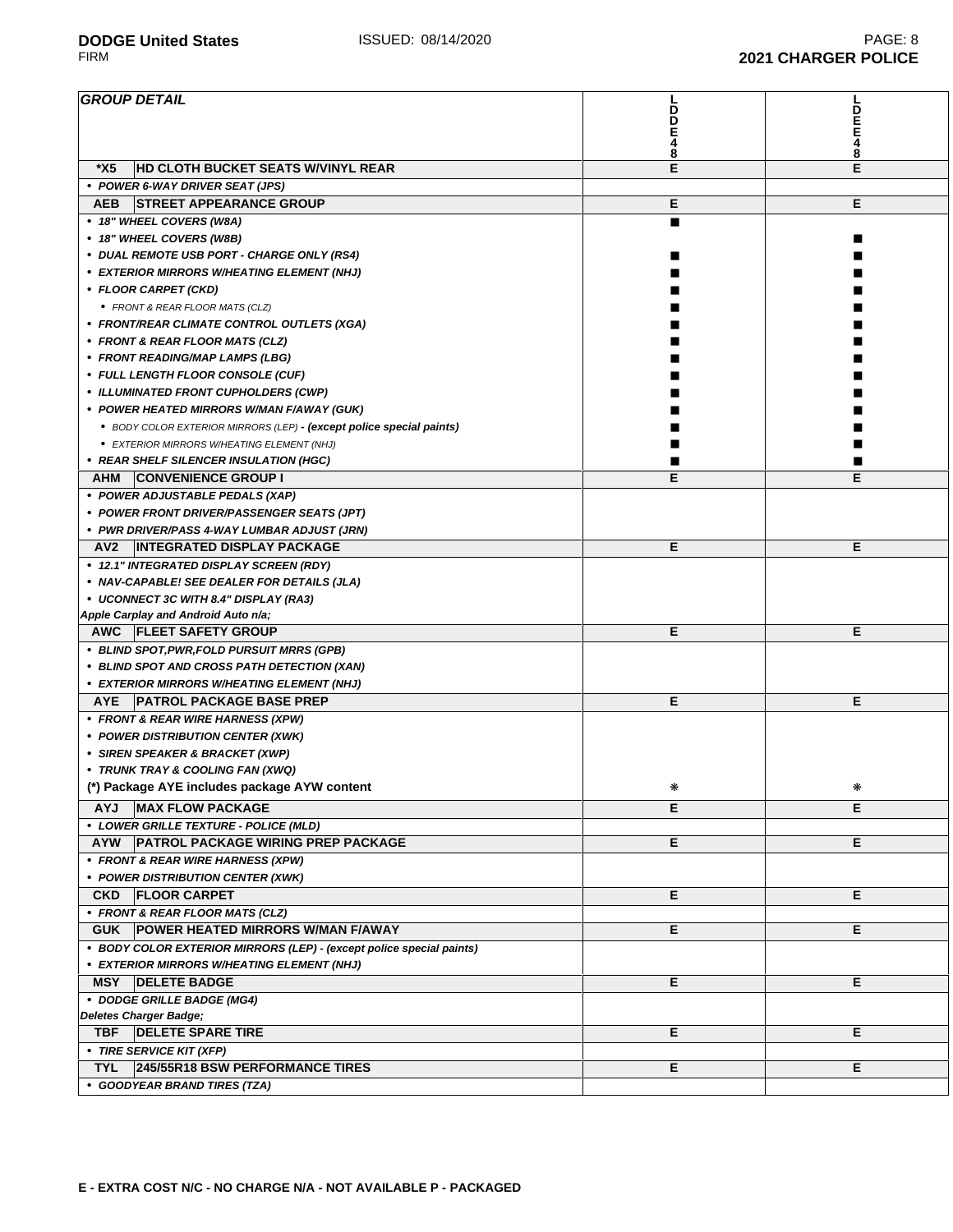| STANDARD EQUIPMENT (UNLESS REPLACED BY OPTIONAL<br><b>EQUIPMENT)</b>      | LDDE48                       | <b>DEE48</b>   |
|---------------------------------------------------------------------------|------------------------------|----------------|
| 12V CENTER CONSOLE POWER OUTLET (JKW)                                     | X                            | X              |
| 160 MPH PRIMARY SPEEDOMETER (JCC) - Certified                             | X                            | X              |
| 175MM FRONT AXLE (DJL)                                                    |                              | X              |
| 18.5 GALLON FUEL TANK (NLQ)                                               | X                            | X              |
| 18X7.5 STEEL WHEELS (WEG)                                                 |                              | X              |
| 18X7.5 STEEL WHEELS (WEJ)                                                 | Χ                            |                |
| 2.62 REAR AXLE RATIO (DLL)                                                | X                            |                |
| 220 AMP ALTERNATOR (BAJ)                                                  | X                            | X              |
| 220MM REAR AXLE (DR3)                                                     | X                            |                |
| 230MM REAR AXLE (DR4)                                                     |                              | X              |
| 3.07 REAR AXLE RATIO (DMM)                                                |                              | X              |
| 300 HP POWER RATING (NZG)                                                 |                              | X              |
| 50 STATE EMISSIONS (NAS)                                                  | X                            | X              |
| 6 SPEAKERS (RCG)                                                          | X                            | X              |
| 7.0" TOUCH SCREEN DISPLAY (RFJ)                                           | X                            | X              |
| 800 AMP MAINTENANCE FREE BATTERY (BCF)                                    | X                            | X              |
| <b>ACOUSTIC FRONT DOOR GLASS (GAP)</b>                                    | X                            | X              |
| <b>ACOUSTIC WINDSHIELD (GAK)</b>                                          | X                            | X              |
| <b>ACTIVE HEAD RESTRAINTS (CBD)</b>                                       | X                            | X              |
| ACTIVE T/CASE W/FRT AXLE DISCONNECT (DKB)                                 |                              | $\overline{X}$ |
| ADVANCED MULTISTAGE FRONT AIR BAGS (CG3)                                  |                              | X              |
| AIR COND'ING W/DUAL ZONE TEMP CNTRL (HAD)                                 | Х<br>X                       | X              |
| AIR FILTERING (JMA)                                                       | X                            | X              |
| ALL SPEED TRACTION CONTROL (BNP)                                          | X                            | X              |
| ALL WHEEL DRIVE BADGE (MSX)                                               |                              | X              |
| <b>APPLE CARPLAY (RFP)</b>                                                |                              | X              |
| <b>AUTOMATIC HEADLAMPS (LMG)</b>                                          | Х<br>X                       | X              |
|                                                                           | X                            | X              |
| AUTOSTICK (R) AUTOMATIC TRANSMISSION (DHD)                                | $\overline{X}$               | $\overline{X}$ |
| BASE HEADLINER MODULE (CHK)<br>BI-FUNCTION HALOGEN PROJECTOR H/LAMP (LMC) |                              |                |
| <b>BLACK HEADLAMP BEZELS (MFA)</b>                                        | X                            | X<br>X         |
| <b>BLACK INTERIOR ACCENTS (XSB)</b>                                       | X<br>X                       | X              |
| BLACK VINYL FLOOR COVERING (CKJ)                                          | X                            | X              |
| <b>BODY COLOR DOOR HANDLES (MNK)</b>                                      | X                            | X              |
| <b>BODY COLOR EXTERIOR MIRRORS (LEP)</b>                                  | X                            | X              |
| BODYCOLOR LOWER BODYSIDE CLADDING (MRC)                                   | X                            | X              |
| <b>BRAKE/PARK INTERLOCK (XSL)</b>                                         | X                            | X              |
| <b>BRAKE ASSIST (BGE)</b>                                                 | X                            | X              |
| <b>BRIGHT CHARGER BADGE (MT1)</b>                                         | X                            | X              |
| <b>BRIGHT HUB CAPS (WMH)</b>                                              | X                            | X              |
| CAPLESS FUEL FILL W/O DISCRIMINATOR (XJM)                                 | X                            | X              |
| CARGO COMPARTMENT DRESS-UP (CKM)                                          | X                            | X              |
| CENTER REAR 3-POINT SEAT BELT (CG6)                                       | X                            | X              |
| CHILD SEAT UPPER TETHER ANCHORAGES (CF4)                                  | Χ                            | X              |
| CHMSL LAMP (LPA)                                                          | X                            | X              |
| COLUMN MOUNT AUTOMATIC SHIFT LEVER (CV8)                                  | $\mathsf X$                  | X              |
|                                                                           |                              | X              |
| COMPASS GAUGE (JFA)                                                       | X<br>X                       | X              |
| CONVENTIONAL DIFFERENTIAL REAR AXLE (DS8)                                 |                              |                |
| CUSTOM DEFINED COLOR DISPLAY MONITOR (LAT)                                | Χ                            | X              |
| DUAL NOTE ELECTRIC HORNS (JJB)                                            | X                            | X              |
| DUAL REAR EXHAUST (NER)                                                   | Χ                            | X              |
| ELECTRIC POWER STEERING (SBL)                                             | X                            | X              |
| ELECTRONIC ROLL MITIGATION (BNS)                                          | X                            | X              |
| ELECTRONIC STABILITY CONTROL (BNB)                                        | Χ                            | X              |
| ENGINE - 3.6L V6 24V VVT ENGINE (ERB)                                     |                              | X              |
| ENGINE - 5.7L V8 HEMI MDS VVT ENGINE (EZH)                                | X<br>$\overline{\mathsf{x}}$ | X              |
| <b>ENGINE HOUR METER (XAX)</b>                                            |                              |                |

**E - EXTRA COST N/C - NO CHARGE N/A - NOT AVAILABLE P - PACKAGED**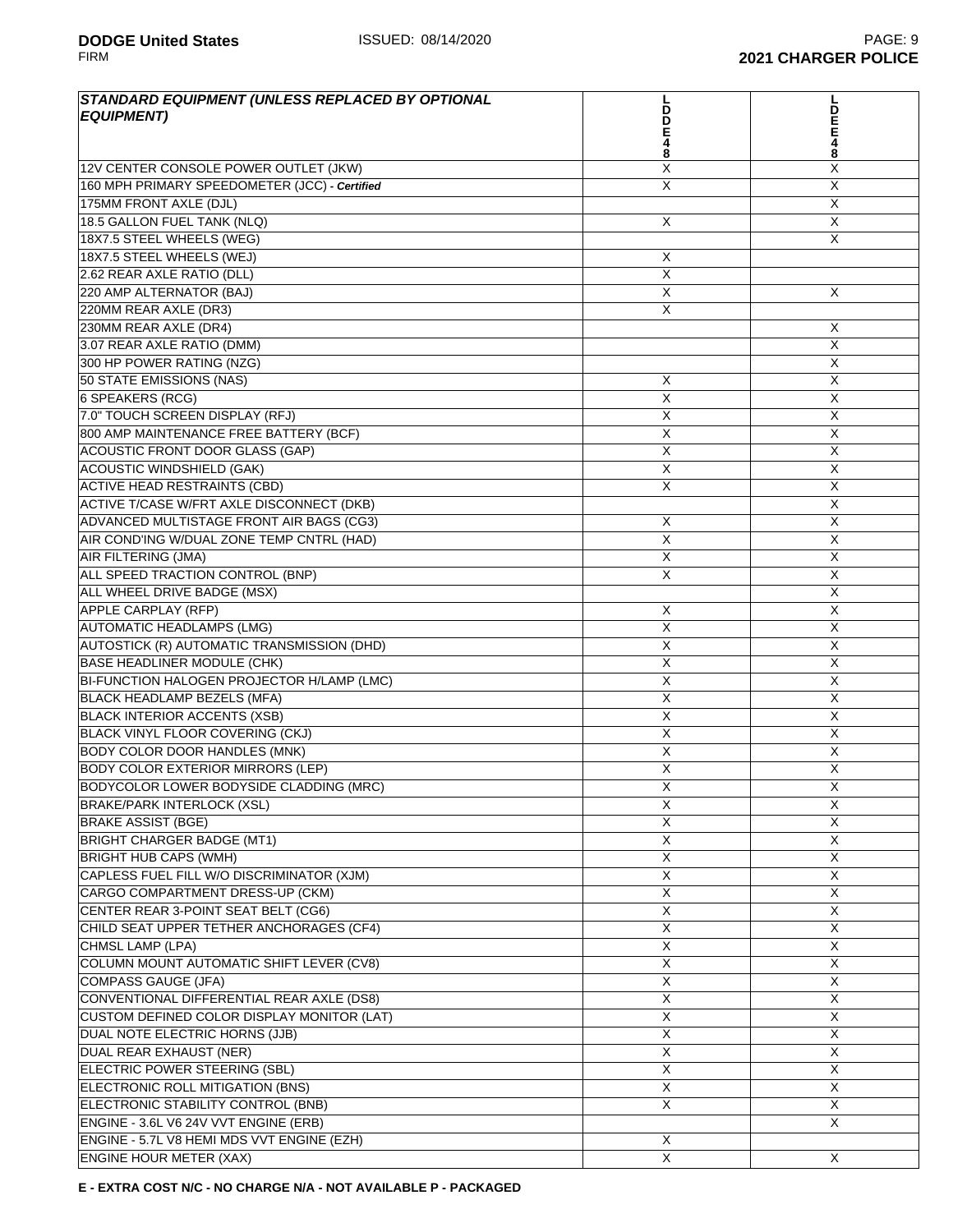| STANDARD EQUIPMENT (UNLESS REPLACED BY OPTIONAL<br><b>EQUIPMENT)</b> | D<br>D<br>Е<br>4             | D<br>E                    |
|----------------------------------------------------------------------|------------------------------|---------------------------|
| <b>ENGINE MOUNT HEAT SHIELD (XXW)</b>                                | 8<br>X                       | 8<br>X                    |
| <b>ENGINE OIL COOLER (NHA)</b>                                       | X                            | X                         |
| FIXED REAR SEAT (CFW)                                                | X                            | X                         |
| FRONT & REAR SOLAR CONTROL GLASS (GBC)                               | X                            | X                         |
| FRONT DOME LAMP (LCK) - "Red/White Auxiliary dome lamp"              | X                            | X                         |
| FRONT HEIGHT ADJUST SHOULDER BELTS (CGD)                             | X                            | X                         |
| FRONT PASSENGER SEAT BELT ALERT (LAX)                                | X                            | $\boldsymbol{\mathsf{X}}$ |
| FULL SIZE SPARE TIRE (TBW)                                           | $\overline{X}$               | $\overline{X}$            |
| <b>GLOSS BLACK FASCIA APPLIQUE (MCH)</b>                             | $\overline{X}$               | Χ                         |
| GLOSS BLK GRILLE-GLOSS BLK XHAIRS (MAE)                              | X                            | X                         |
| <b>GLOVE BOX LAMP (LBC)</b>                                          | X                            | $\mathsf{X}$              |
| <b>GOODYEAR BRAND TIRES (TZA)</b>                                    | X                            | X                         |
| <b>GOOGLE ANDROID AUTO (RF5)</b>                                     | X                            | X                         |
| <b>GPS ANTENNA INPUT (JLP)</b>                                       | X                            | X                         |
| <b>GVW RATING - 5500# (Z1F)</b>                                      | X                            | X                         |
| HD CLOTH BUCKET & REAR BENCH SEATS (*C8)                             | X                            | X                         |
| HEAVY DUTY SUSPENSION (SDB)                                          | $\overline{\mathsf{X}}$      | Χ                         |
| HIGH SPEED ENGINE CONTROLLER (NZ5)                                   | $\overline{X}$               |                           |
| <b>HILL START ASSIST (BNG)</b>                                       | X                            | X                         |
| HYDRAULIC ASSIST BRAKE BOOSTER (BPT)                                 | X                            | X                         |
| INSIDE EMERGENCY TRUNK LID RELEASE (JKK)                             | X                            | X                         |
| <b>INSTRUMENT PANEL (JAA)</b>                                        | X                            | X                         |
| <b>INTEGRATED CENTER STACK RADIO (RTF)</b>                           | X                            | X                         |
| INTEGRATED VOICE COMMAND W/BLUETOOTH (XRB)                           | X                            | X                         |
| INTEGRATED WINDOW ANTENNA (RDL)                                      | X                            | $\overline{X}$            |
| LEATHER WRAPPED STEERING WHEEL (SCV)                                 | X                            | $\boldsymbol{\mathsf{X}}$ |
| LED DAYTIME RUNNING LAMPS (LM5)                                      | X                            | X                         |
| LOAD LEVELING AND HEIGHT CONTROL (SER)                               | X                            | X                         |
| MEDIA HUB (2 USB, AUX) (RS6)                                         | X                            | X                         |
| MINI FLOOR CONSOLE (CUM)                                             | X                            | $\mathsf{X}$              |
| <b>MONOTONE PAINT (APA)</b>                                          | X                            | X                         |
| <b>NON ADJUSTABLE PEDALS (XA8)</b>                                   | X                            | X                         |
| NO RADIO AMPLIFIER (RG8)                                             | X                            | X                         |
| <b>OUTSIDE TEMP DISPLAY (LAH)</b>                                    |                              | X                         |
| P225/60R18 BSW PERFORMANCE TIRES (TWW)                               | X<br>$\overline{\mathsf{X}}$ | $\overline{X}$            |
|                                                                      |                              | $\overline{\mathsf{X}}$   |
| PARKSENSE REAR PARK ASSIST SYSTEM (XAA)                              | $\overline{\mathsf{X}}$<br>X | X                         |
| PARKVIEW REAR BACK-UP CAMERA (XAC)<br>PASSENGER ASSIST HANDLES (CSR) | X                            | X                         |
| PERFORMANCE EXHAUST (NEA)                                            | X                            |                           |
| POLICE ABS 4-WHEEL HD DISC BRAKES (BR9)                              | Χ                            | X                         |
| POLICE GROUP (AHB)                                                   | X                            | X                         |
| POWER 6-WAY DRIVER SEAT (JPS)                                        | X                            | Χ                         |
| POWER ACCESSORY DELAY (JKY)                                          | X                            | X                         |
| POWER MIRRORS W/MANUAL FOLDAWAY (GTF)                                | X                            | X                         |
| POWER TRUNKLID RELEASE (JPC)                                         | $\overline{X}$               | X                         |
| PUSHBUTTON START (GX4)                                               | X                            | X                         |
| PWR FRONT WINDOWS, 1-TOUCH, UP & DOWN (JP3)                          | X                            | X                         |
| R134A A/C REFRIGERANT (XSK)                                          | X                            | X                         |
|                                                                      | X                            | X                         |
| RAIN BRAKE SUPPORT (BHC)                                             |                              | X                         |
| READY ALERT BRAKING (BHD)                                            | X                            |                           |
| REAR DOOR CHILD PROTECTION LOCKS (GXT)                               | X                            | X                         |
| REAR VIEW DAY/NIGHT MIRROR (GNA)                                     | X                            | X                         |
| REAR WINDOW DEFROSTER (GFA)                                          | X                            | X                         |
| REMAPPABLE STEERING WHEEL BUTTONS (LHL)                              | X                            | X                         |
| REMOTE PROXIMITY KEYLESS ENTRY (GXD)                                 | X                            | X                         |
| <b>SECURE PARK (AXR)</b>                                             | $\overline{X}$               | X                         |
| SENTRY KEY THEFT DETERRENT SYSTEM (GXX)                              | $\overline{\mathsf{x}}$      | $\overline{\mathsf{x}}$   |

**E - EXTRA COST N/C - NO CHARGE N/A - NOT AVAILABLE P - PACKAGED**